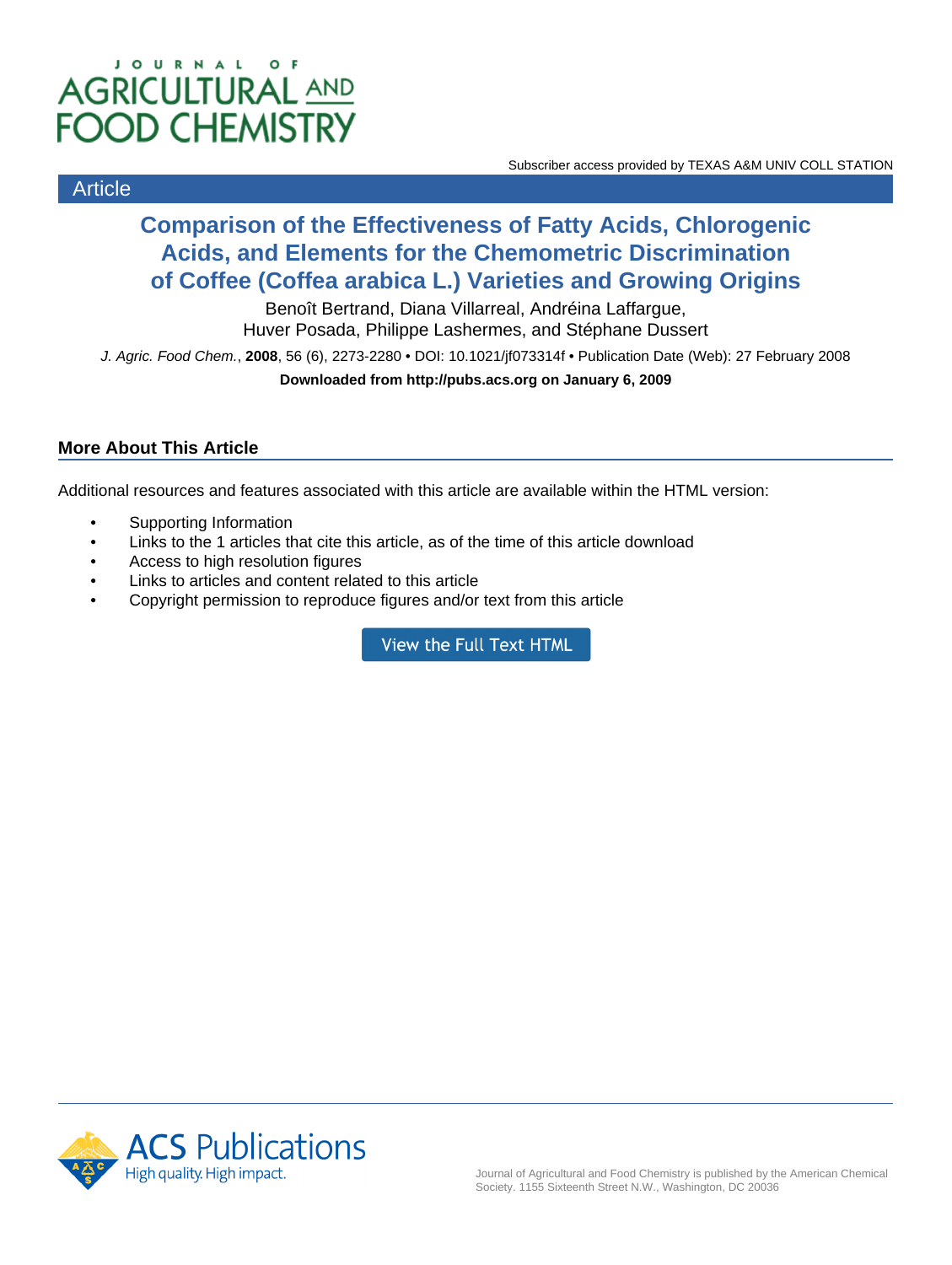## JOURNAL OF **AGRICULTURAL AND FOOD CHEMISTRY**

## **Comparison of the Effectiveness of Fatty Acids, Chlorogenic Acids, and Elements for the Chemometric Discrimination of Coffee (***Coffea arabica* **L.) Varieties and Growing Origins**

Benoît Bertrand,<sup>†</sup> Diana Villarreal,<sup>§</sup> Andréina Laffargue,# HUVER POSADA, <sup>§</sup> PHILIPPE LASHERMES, ⊥AND STÉPHANE DUSSERT<sup>\*,#</sup>

CIRAD, UMR RPB, 911 Avenue Agropolis, B.P. 64501, 34394 Montpellier Cedex 5, France; Centro Nacional de Investigaciones de Café (Cenicafé), A.A. 2427 Manizales, Caldas, Colombia; IRD, UMR DIAPC, and IRD, UMR RPB, 911 Avenue Agropolis, B.P. 64501, 34394 Montpellier Cedex 5, France

The objective of this work was to compare the effectiveness of three chemical families, namely, chlorogenic acids, fatty acids, and elements, for the discrimination of Arabica varieties (traditional versus modern introgressed lines) and potential *terroirs* within a given coffee-growing area. The experimental design included three Colombian locations in full combination with five (one traditional and four introgressed) Arabica varieties and two field replications. Chlorogenic acids, fatty acids, and elements were analyzed in coffee bean samples by HPLC, GC, and ICP-AES, respectively. Principal component analysis and discriminant analysis were carried out to compare the three methods. Although elements provided an excellent classification of the three locations studied, this chemical class was useless for Arabica variety discrimination. Chlorogenic acids gave satisfactory results, but fatty acids clearly offered the best results for the determination of both varieties and environments, with very high percentages of correct classification (79 and 90%, respectively).

**KEYWORDS: Coffee; fatty acids; chlorogenic acids; elements; authenticity; variety; geographical origin; environment; introgression**

### **INTRODUCTION**

Coffee is one of the most important commodities around the world. Two types of coffee, produced by two distinct species, are consumed worldwide: Robusta (*Coffea canephora* Pierre) and Arabica (*C. arabica* L.). It is commonly accepted that the beverage quality of Arabica coffee is higher than that of Robusta, leading to a significant difference in price. However, the species *C. arabica* is characterized by a low genetic diversity, which is reflected in its susceptibility to numerous diseases (*1*). By contrast, *C. canephora* exhibits a considerable diversity and represents a valuable source of disease-resistance genes. Therefore, most breeding programs worldwide have focused their efforts on the transfer of genes of resistance from *C. canephora* to *C. arabica* via an interspecific hybrid, named the Timor hybrid. Almost all new varieties of Arabica are introgressed lines that contain a substantial amount of *C. canephora* genetic material (*2*). Although some introgressed varieties of Arabica show a beverage quality similar to that of traditional varieties (reviewed in ref *3*), most coffee buyers claim that they frequently possess a poorer beverage quality. Introgression could thus carry not only resistance genes but also other undesirable genes involved in a drop in quality. There is therefore a crucial need for efficient methods to ascertain the authenticity of beans of traditional Arabica varieties.

Together with the discrimination of traditional and modern introgressed varieties, there is also an increasing demand for the determination of coffee origin (*4*). This includes not only the authentication of the country of origin, as carried out by Anderson and Smith (*5*) using bean element composition, but also the differentiation of small *terroirs*, the emergence of which on the market is expanding rapidly. The environmental factors most frequently mentioned in terroir effects are altitude and, to a certain extent, rainfall (*6*). Guyot et al. (*7*) demonstrated that coffee from higher elevations in Guatemala showed a better beverage quality. This feature was later confirmed in several countries of Central America (*6, 8*). Accordingly, within national markets of most mountainous countries, coffee originating from high-elevation areas fetches a higher price than coffees from low-altitude localities. Therefore, it seems also timely to develop appropriate methods for the determination of bean origin within a country area.

10.1021/jf073314f CCC: \$40.75 2008 American Chemical Society Published on Web 02/27/2008

<sup>\*</sup> Author to whom correspondence should be addressed (telephone +33 4 67 41 61 85; fax +33 4 67 41 63 30; e-mail dussert@ mpl.ird.fr).

<sup>†</sup> CIRAD, UMR RPB.

<sup>§</sup> Centro Nacional de Investigaciones de Café (Cenicafé).

<sup>#</sup> IRD, UMR DIAPC.

 $^\perp$  IRD, UMR RPB.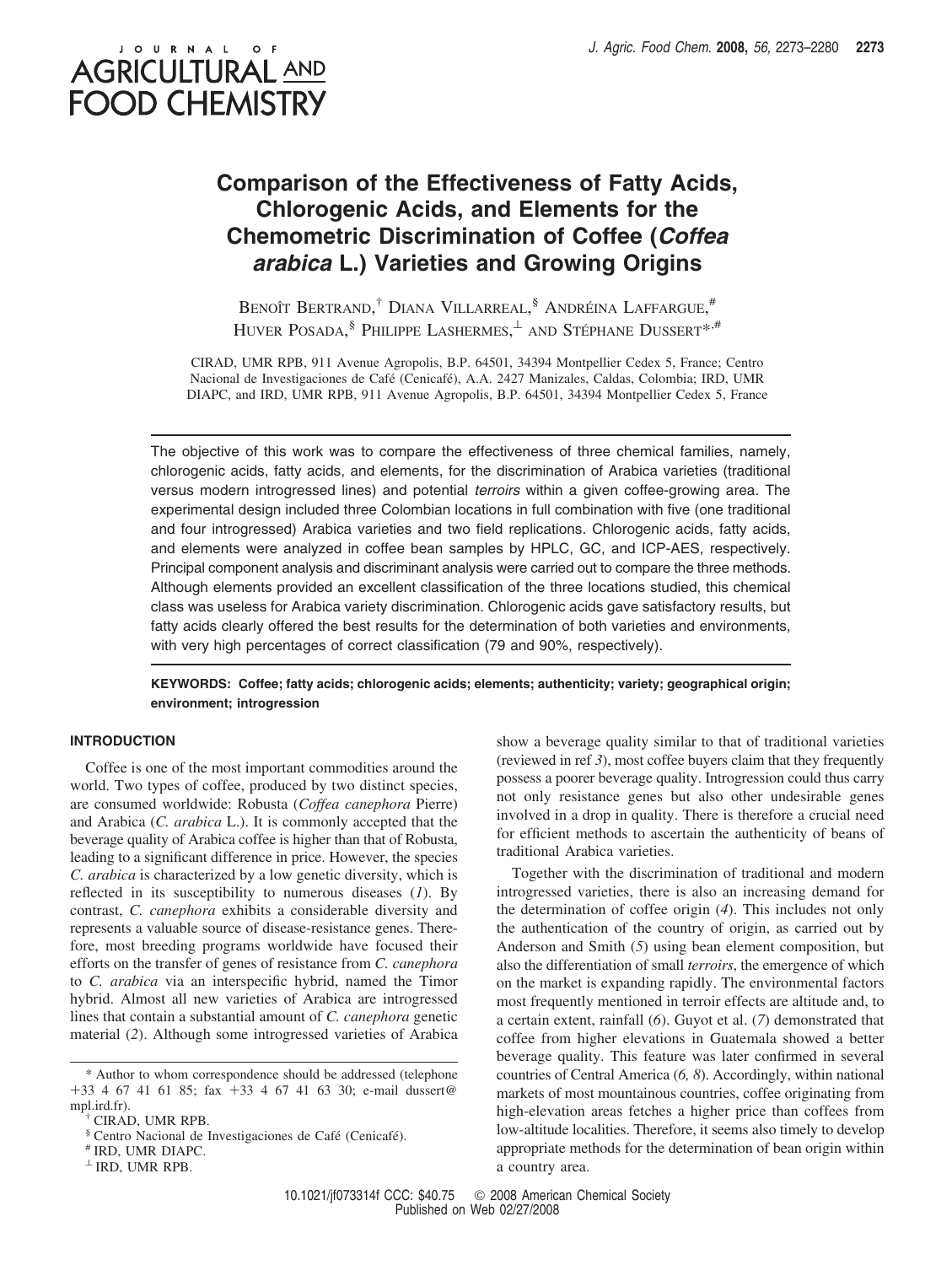|              |              |                         |                 |               |      | temperature $(^{\circ}C)$ |      |              |                    |                       |
|--------------|--------------|-------------------------|-----------------|---------------|------|---------------------------|------|--------------|--------------------|-----------------------|
| location     | altitude (m) | latitude (deg)          | longitude (deg) | year          | av   | min                       | max  | sunlight (h) | precipitation (mm) | relative humidity (%) |
| Naranjal     | 1381         | $4^\circ$ 58' N         | 75° 39' W       | year of study | 21.4 | 17.3                      | 27.4 | 151.3        | 240.6              | 74.3                  |
|              |              |                         |                 | 30-year mean  | 21.1 | 16.8                      | 26.8 | 143.6        | 228.0              | 76.1                  |
| Paraguaicito | 1203         | $4^\circ$ 24' N         | 75° 44' W       | year of study | 22.1 | 17.0                      | 28.5 | 144.9        | 153.7              | 81.0                  |
|              |              |                         |                 | 30-year mean  | 21.9 | 17.0                      | 28.2 | 141.0        | 175.7              | 77.9                  |
| Rosario      | 1635         | $5^\circ$ 58 $\prime$ N | 75° 42′ W       | year of study | 20.5 | 16.6                      | 25.5 | 166.9        | 214.5              | 71.1                  |
|              |              |                         |                 | 30-year mean  | 20.3 | 16.2                      | 25.0 | 167.4        | 207.3              | 73.9                  |

The chemometric discrimination of the two coffee species *C. arabica* and *C. canephora* has been an active area of research during the past 10 years. In addition to near-infrared (NIR) spectrometric approaches (*9*), various chemical families such as amino acids, chlorogenic acids (CGA), lipids, elements, purinealkaloids,andsugarshavebeentestedforthispurpose(*10–20*). In this respect, the lipid fraction of coffee beans has been shown to be of great interest, because almost all components of the coffee oil were successfully employed for differentiating the two cultivated coffee species: fatty acids (FA) (*15, 20*), sterols (*16*), triacylglycerols (*17*), tocopherols (*17*), and diterpene esters (*18, 19*), as analyzed by chromatographic (*15–20*) or spectroscopic (*19*) methods.

By contrast, very little has been done for the authentication of Arabica varieties and geographic growing origins. Only the study of Bertrand et al. (*21*) based on NIR spectral treatment investigated the means of discriminating modern introgressed varieties from traditional ones. These authors demonstrated that about 90% of varieties could be successfully classified in these two categories through combined principal component analysis (PCA) and discriminant analysis of spectral data. Similarly, although an increasing demand for tools to determine geographic coffee-growing origins exists, the work undertaken in that field remains scarce (*5, 22*). However, using combined PCA and discriminant analysis, Anderson and Smith showed that 70–80% of coffee samples analyzed for their element composition could be correctly classified in their country of origin.

To our knowledge the present study is the first to carry out a chemometric analysis of traditional (Caturra as the standard) and new introgressed Arabica lines based on the chemical profile of beans harvested in different environments, chosen to mimic potential terroirs within a given country. Among all chemical classes of interest for this purpose in coffee, elements, FA, and CGA were chosen because of (i) their well-established efficiency for discriminating the two coffee species *C. arabica* and *C. canephora* (*10, 14, 15, 20*) or for determining the country of origin of green beans (elements) (*5*), (ii) the absence of common metabolic pathways or roles between these three chemical families in coffee seed development physiology, and (iii) the very high reliability of current HPLC, GC, and ICP-AES analytical procedures employed for the determination of CGA, FA, and elements, respectively. The objective of this work was not only to test the possibility to discriminate Arabica varieties and their growing areas on the basis of their chemical profile but also to compare, for the first time, the effectiveness of different chemical families for this purpose.

#### **MATERIALS AND METHODS**

**Materials.** The experimental design employed in this study included three Colombian locations (Naranjal, Paraguaicito, and Rosario) in full combination with five *C. arabica* L. genotypes (four introgressed lines and Caturra) and two field replications (total of 30 coffee bean samples). The variety Caturra was selected for representing high-quality traditional

varieties. The four introgressed lines (BGB.1033, BGB.1044, BGB.1076, and BGB.1040) are advanced lines (at least generation F5) derived from crosses between Caturra and the Timor hybrid accession CIFC-1343. They were selected for their high yield, quality, and resistance to rust. These lines belong to different genealogies, except the lines BGB.1040 and BGB.1044, which are derived from the same plant at generations F1, F2, and F3. The three locations studied represent the main coffeegrowing regions in Colombia. They exhibit contrasting agroclimatic characteristics (**Table 1**). Samples were collected during the harvest peak, using healthy ripe cherries. For each sample, 1 kg of cherries was processed by the wet method (pulping, fermentation and drying) to obtain approximately 250 g of green coffee beans. The samples of green coffee were screened through a size 17 sieve  $(^{17}/_{64}$  in.), and the most defective beans were discarded.

**Storage and Preparation of Coffee Samples.** For each sample, coffee beans were dried and stored over silica gel in a hermetic plastic box placed at room temperature in the dark. Then the coffee beans were reduced to a fine powder using an analytical grinder (IKA A15). Coffee powder was stored over silica gel in a hermetic plastic box placed at 4 °C. The water content of powders was estimated after complete drying of 0.2 g aliquots in an oven at 105 °C overnight. The water content was measured in triplicate using a totally random experimental design.

**Fatty Acid Determination.** Total lipids were extracted from 2 g samples of dried powder using a modified Folch method (*23*) with methylene chloride replacing chloroform. Roughly, the bean material was homogenized for 30 s in 10 mL of methylene chloride/methanol (2:1) using an IKA (Staufen, Germany) T25 Ultraturrax prior to filtration onto a glass filter cup (pore size 4). The residue was extracted again with 10 mL of methylene chloride/methanol  $(2:1)$  under the same conditions. The filtrate was transferred in a 60 mL glass separatory funnel and washed with 4 mL of 0.73% NaCl solution by vigorous hand-shaking. After the resulting mixture had separated into two phases, the lower phase was recovered. All steps were performed at room temperature. Extracted lipids were dried under nitrogen at 40 °C, then dissolved in 1 mL of methylene chloride/methanol (2:1), and stored at  $-20$  °C until further analysis. Fatty acid methyl esters (FAMEs) were prepared according to the ISO-5509 standard (*24*). Lipid extracts were first saponified with 4 mL of a 0.5 M methanolic solution of sodium hydroxide at 90 °C for 10 min and then methylated with 5 mL of 14%  $BF_3$  methanolic solution at 90 °C for 3 min. GC analyses were performed using an HP 6890 system with flame ionization detection (FID). A Famewax capillary column (RESTEK), 30 m  $\times$  0.25 mm  $\times$  $0.25 \mu m$ , was used. The analyses were carried out in program temperature mode from 185 to 225 °C at 4 °C/min and then in the isothermal mode for 10 min at 225 °C. Helium was used as carrier gas at 40 cm  $s^{-1}$ . Both injector and detector were at 230 °C. FAMEs were identified by comparing their retention times with those of the fatty acid methyl ester standards (Supelco) and were quantified as percentages over total FA (w/w). For each genotype-environment combination studied, the fatty acid composition was analyzed in triplicate (from three different lipid extracts).

**Element Determination.** Nitrogen was determined according to the Dumas method (*25*). Roughly, about 150 mg of dry powder was weighed precisely in a tin foil and analyzed using a Leco nitrogen determinator (model FP-528, Leco Corp., St. Joseph, MI). The nitrogen content (milligrams per gram) was determined using calibration curves set up with commercial standards of EDTA and glycine. The other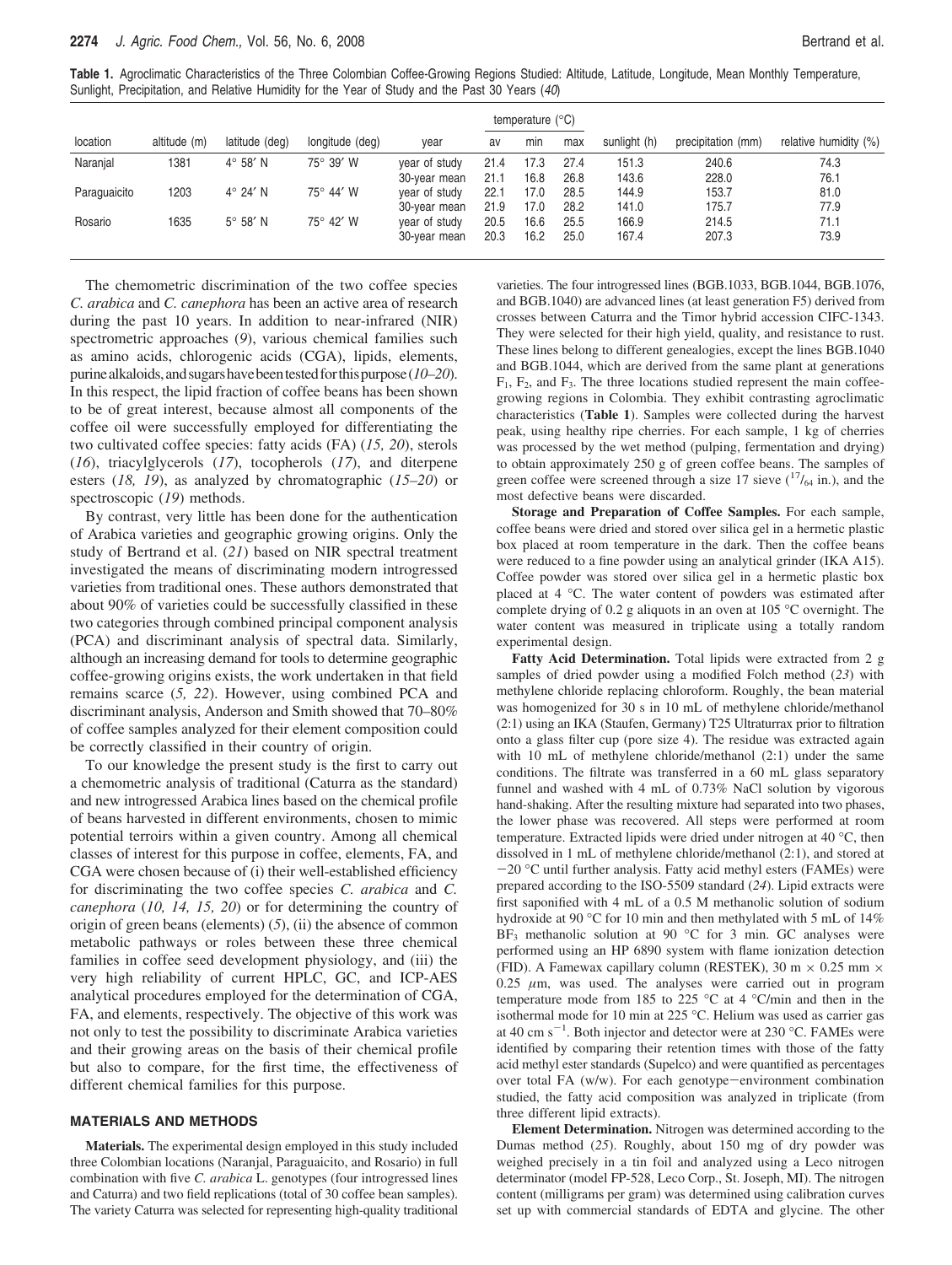Discrimination of Coffee Varieties and Growing Origins *J. Agric. Food Chem.,* Vol. 56, No. 6, 2008 **2275**

**Table 2.** Effects of the Genotype, the Environment, and Their Interaction, on the Element Composition of Green Beans: Means and Probability of Significance (P) As Determined by Two-Way Analysis of Variance over Three Different Locations (Naranjal, Rosario, and Paraguaicito) and Five Different Genotypes (Caturra, BGB.1033, BGB.1076, BGB.1040, and BGB.1044)*<sup>a</sup>*

| variety/location         |                                                                                                      | $N$ (mg/g)                                        | $P$ (mg/g)                                   | $K$ (mg/g)                                        | Ca (mg/g)                                    | Mg (mg/g)                                         | Cu (ppm)                                          | Fe (ppm)                                          | Zn (ppm)                                      | B (ppm)                                           |
|--------------------------|------------------------------------------------------------------------------------------------------|---------------------------------------------------|----------------------------------------------|---------------------------------------------------|----------------------------------------------|---------------------------------------------------|---------------------------------------------------|---------------------------------------------------|-----------------------------------------------|---------------------------------------------------|
| Caturra                  |                                                                                                      | 23.01a                                            | 1.52bc                                       | 14.53                                             | 1.22                                         | 0.180a                                            | 16.07                                             | 45.60                                             | 11.88                                         | 10.68                                             |
| BGB.1033                 |                                                                                                      | 22.58a                                            | 1.62a                                        | 15.14                                             | 1.21                                         | 0.165 <sub>b</sub>                                | 17.12                                             | 42.70                                             | 10.07                                         | 11.72                                             |
| <b>BGB.1044</b>          |                                                                                                      | 21.51b                                            | 1.45c                                        | 14.68                                             | 1.24                                         | 0.166 <sub>b</sub>                                | 16.62                                             | 41.95                                             | 13.02                                         | 11.60                                             |
| BGB.1076                 |                                                                                                      | 22.61a                                            | 1.56ab                                       | 14.12                                             | 1.29                                         | 0.172ab                                           | 20.47                                             | 51.42                                             | 19.12                                         | 12.05                                             |
| BGB.1040                 |                                                                                                      | 21.99ab                                           | 1.46c                                        | 14.39                                             | 1.26                                         | 0.169ab                                           | 17.58                                             | 53.73                                             | 13.18                                         | 11.65                                             |
| F probability            |                                                                                                      | 0.00                                              | 0.00                                         | 0.68                                              | 0.76                                         | 0.00                                              | 0.13                                              | 0.81                                              | 0.58                                          | 0.56                                              |
| Naranjal                 |                                                                                                      | 21.65b                                            | 1.47b                                        | 14.27                                             | 1.07b                                        | 0.148c                                            | 18.55a                                            | 45.46                                             | 21.83a                                        | 9.76a                                             |
| Paraguaicito             |                                                                                                      | 22.81a                                            | 1.53a                                        | 15.20                                             | 1.36a                                        | 0.168 <sub>b</sub>                                | 19.75a                                            | 44.07                                             | 9.52 <sub>b</sub>                             | 12.75b                                            |
| Rosario                  |                                                                                                      | 22.52a                                            | 1.57a                                        | 14.24                                             | 1.30a                                        | 0.196a                                            | 14.41b                                            | 51.71                                             | 9.01b                                         | 12.11b                                            |
| F probability            |                                                                                                      | 0.00                                              | 0.00                                         | 0.17                                              | 0.00                                         | 0.00                                              | 0.00                                              | 0.72                                              | 0.01                                          | 0.00                                              |
| Naranjal                 | $\times$ Caturra                                                                                     | 22.51                                             | 1.45                                         | 13.19                                             | 1.01                                         | 0.158                                             | 18.75                                             | 59.35                                             | 21.30                                         | 10.30                                             |
|                          | $\times$ BGB.1033                                                                                    | 21.38                                             | 1.57                                         | 14.57                                             | 1.07                                         | 0.144                                             | 16.25                                             | 32.60                                             | 11.10                                         | 9.35                                              |
|                          | $\times$ BGB.1044                                                                                    | 20.45                                             | 1.41                                         | 14.98                                             | 1.08                                         | 0.147                                             | 17.00                                             | 45.30                                             | 19.60                                         | 9.45                                              |
|                          | $\times$ BGB.1076                                                                                    | 21.96                                             | 1.50                                         | 13.58                                             | 1.17                                         | 0.144                                             | 22.70                                             | 53.55                                             | 36.15                                         | 9.70                                              |
|                          | $\times$ BGB.1040                                                                                    | 21.95                                             | 1.45                                         | 15.02                                             | 1.03                                         | 0.147                                             | 18.05                                             | 36.50                                             | 21.00                                         | 10.00                                             |
| Paraguaicito             | $\times$ Caturra                                                                                     | 23.27                                             | 1.54                                         | 15.91                                             | 1.32                                         | 0.180                                             | 15.10                                             | 40.60                                             | 6.85                                          | 10.55                                             |
|                          | $\times$ BGB.1033                                                                                    | 23.25                                             | 1.61                                         | 15.68                                             | 1.22                                         | 0.161                                             | 21.50                                             | 55.85                                             | 10.65                                         | 13.60                                             |
|                          | $\times$ BGB.1044                                                                                    | 22.67                                             | 1.49                                         | 15.00                                             | 1.40                                         | 0.160                                             | 19.05                                             | 41.65                                             | 8.95                                          | 12.50                                             |
|                          | $\times$ BGB.1076                                                                                    | 22.54                                             | 1.55                                         | 14.43                                             | 1.38                                         | 0.170                                             | 22.85                                             | 42.65                                             | 12.00                                         | 14.40                                             |
|                          | $\times$ BGB.1040                                                                                    | 22.32                                             | 1.46                                         | 15.01                                             | 1.49                                         | 0.169                                             | 20.25                                             | 39.60                                             | 9.15                                          | 12.70                                             |
| Rosario<br>F probability | $\times$ Caturra<br>$\times$ BGB.1033<br>$\times$ BGB.1044<br>$\times$ BGB.1076<br>$\times$ BGB.1040 | 23.51<br>23.12<br>21.42<br>23.33<br>21.71<br>0.23 | 1.59<br>1.68<br>1.47<br>1.64<br>1.49<br>0.73 | 14.49<br>15.18<br>14.06<br>14.34<br>13.14<br>0.64 | 1.34<br>1.35<br>1.25<br>1.31<br>1.26<br>0.41 | 0.204<br>0.189<br>0.192<br>0.201<br>0.193<br>0.53 | 14.35<br>13.60<br>13.80<br>15.85<br>14.45<br>0.60 | 36.85<br>39.65<br>38.90<br>58.05<br>85.10<br>0.41 | 7.50<br>8.45<br>10.50<br>9.20<br>9.40<br>0.79 | 11.20<br>12.20<br>12.85<br>12.05<br>12.25<br>0.42 |

a The following full-factorial experimental design was employed: 3 locations x 5 varieties x 2 field replications. Means followed by the same letter are not significantly different at  $P = 0.05$  as determined by the Newman and Keuls' test.

elements (P, K, Ca, Mg, Fe, Cu, Zn, and B) were determined by inductively coupled argon plasma atomic emission spectrometry (ICP-AES) after dry mineralization. About 500 mg of dried powder was placed in a platinum capsule and progressively heated to 200 °C, maintained at this temperature until the completion of smoke release, then heated to 500 °C, and maintained at this temperature for 2 h. The mineralized sample was digested in 2 mL of 6 N HCl, dried, and filtered with 2 mL of 0.5 N HCl. The residue was calcinated again for 2 h at 500 °C. Silica was then eliminated by addition of hydrofluoric acid prior to evaporation on a heating plate. The residue was filtered again with 2 mL of HCl, and the two filtrates were combined and diluted to 50 mL with pure water. Samples were then analyzed by ICP-AES using a Varian-Vista MPX (Varian Inc., Palo Alto, CA), equipped with a CCD detector. All elements were determined in triplicate and expressed in milligrams per gram or micrograms per gram on a dry weight basis.

**Chlorogenic Acid Measurement.** Chlorogenic acids, namely, caffeoylquinic (3-CQA, 4-CQA, 5-CQA), feruloylquinic (3-FQA, 4-FQA, 5-FQA), dicaffeoylquinic (3,4-diCQA, 3,5-diCQA, 4,5-diCQA), caffeoylferuloylquinic (CFQA), and caffeic acids (CA), were determined by HPLC. CGA-like components, caffeoyl-tyrosine (CT) and caffeoyltryptophane (CTR), where the caffeic unit is coupled with an amino acid, were also measured in the same chromatogram. About 250 mg of dried powder precisely weighed was placed with 80 mL of aqueous methanol (70% w/w) and 1 mL of aqueous acetic acid (50:50 v/v) in a 100 mL flask and shaken for 16 h at 20 °C in darkness on a stirring table at 125 rpm. The solution was adjusted to 100 mL with 70% methanol and diluted 5 times with 70% methanol prior to filtration through a 0.45 *µ*m filter and injection. The LC equipment comprised a Varian 9010 pump, a Rheodyne valve with a 20 *µ*L loop, and a UV detector (Shimadzu SPD 10AV) recording at 327 nm. CGA separation was achieved on an Uptisphere ODB  $5\mu$  column (250 mm  $\times$  4.6 mm) from Interchim. Solvent A was methanol, and solvent B was 2 mM phosphoric acid. The flow rate was  $1 \text{ mL min}^{-1}$ . Sample was analyzed

at room temperature using the following gradient profile: 5% A to 75% A linearly in 35 min, a linear increase to 100% A at 40 min, followed by 5 min isocratic and a return to 5% A at 50 min. CGA isomers, as well as CGA-like components, were identified by comparison of their retention time at 327 nm with those of commercial standards (Sigma). All samples were analyzed in triplicate (from three different extractions).

**Statistics.** Data analyses were carried out using SAS (SAS, Cary, NC) for two-way ANOVAs and Statistica (Statsoft, Tulsa, OK) for PCA and discriminant analysis. For each chemical class studied, discriminant analysis was performed using principal components having eigenvalues >1. All samples were used to establish the classification rule.

#### **RESULTS AND DISCUSSION**

**Chemical Composition of Beans: Effects of Location and Variety.** The overall bean chemical composition obtained in the present study  $(Tables 2-4)$  is in full agreement with previous reports dealing with the composition in elements (5, 14, 26), CGA (*10, 11*), and FA (*15, 20, 27*) of *C. arabica* and *C. canephora* beans. Because many reports have presented in detail the overall coffee bean composition for these three chemical families, they are not further described in the present study.

A significant effect of the location was observed for almost all compounds measured, as inferred from two-way ANOVA, revealing the potential of the three chemical classes studied for discriminating coffee terroirs within a given country (**Tables <sup>2</sup>**-**4**). Compounds exhibiting no differences among locations were potassium and iron, 5-CQA, caffeic acid, and caffeoyltyrosine, and oleic (18:1n-9) and lignoceric (24:0) acids for elements, chlorogenic, and fatty acids, respectively. All other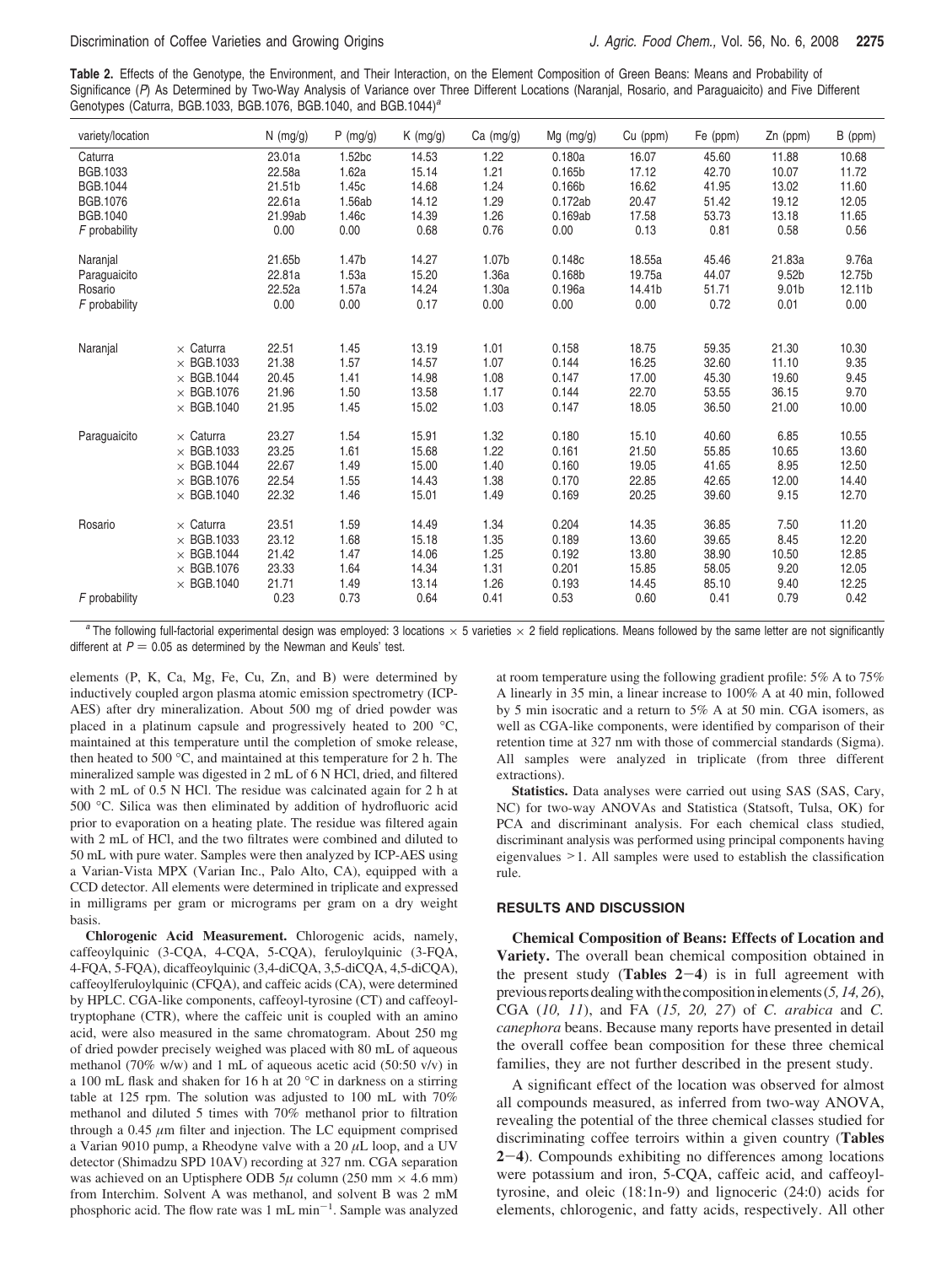**Table 3.** Effects of the Genotype, the Environment, and Their Interaction, on the Chlorogenic Acid Composition (Milligrams per Gram) of Green Beans: Means and Probability of Significance (*P*) As Determined by Two-Way Analysis of Variance over Three Different Locations (Naranjal, Rosario, and Paraguaicito) and Five Different Genotypes (Caturra, BGB.1033, BGB.1076, BGB.1040, and BGB.1044)*<sup>a</sup>*

|                                      |                                      |                                           |                                      |                                      |                                      |                                      |                                      |                                      |                                      |                                      |                                      | <b>CT</b>                                    |
|--------------------------------------|--------------------------------------|-------------------------------------------|--------------------------------------|--------------------------------------|--------------------------------------|--------------------------------------|--------------------------------------|--------------------------------------|--------------------------------------|--------------------------------------|--------------------------------------|----------------------------------------------|
| 3.70                                 | 5.37a                                | 39.15b                                    | 0.06a                                | 0.46a                                | 3.52 <sub>b</sub>                    | 0.19a                                | 1.16b                                | 5.52a                                | 2.96b                                | 0.17                                 | 0.31 <sub>b</sub>                    | 0.11                                         |
| 3.83                                 | 5.71a                                | 38.72b                                    | 0.01ab                               | 0.32 <sub>bc</sub>                   | 3.42b                                | 0.14 <sub>b</sub>                    | 1.83a                                | 4.83b                                | 3.34a                                | 0.19                                 | 0.52a                                | 0.13                                         |
| 3.54                                 | 5.78a                                | 44.94a                                    | 0.00 <sub>b</sub>                    | 0.35 <sub>b</sub>                    | 3.83a                                | 0.10d                                | 0.99b                                | 4.47b                                | 2.75 <sub>b</sub>                    | 0.12                                 | 0.55a                                | 0.11                                         |
| 3.65                                 | 5.54a                                | 42.21ab                                   | 0.03ab                               | 0.30c                                | 3.22c                                | 0.12c                                | 1.28b                                | 4.98b                                | 2.89b                                | 0.32                                 | 0.49a                                | 0.11                                         |
| 3.70                                 | 5.79a                                | 46.51a                                    | 0.01ab                               | 0.34 <sub>b</sub>                    | 3.50b                                | 0.10d                                | 0.94b                                | 4.42b                                | 2.56c                                | 0.25                                 | 0.54a                                | 0.10                                         |
| 0.76                                 | 0.03                                 | 0.00                                      | 0.05                                 | 0.00                                 | 0.00                                 | 0.00                                 | 0.01                                 | 0.00                                 | 0.00                                 | 0.59                                 | 0.00                                 | 0.20                                         |
| 3.45b                                | 5.37b                                | 41.60                                     | 0.01 <sub>b</sub>                    | 0.32 <sub>b</sub>                    | 3.61a                                | 0.13 <sub>b</sub>                    | 1.19b                                | 5.18a                                | 3.10a                                | 0.16                                 | 0.47 <sub>b</sub>                    | 0.11                                         |
| 4.09a                                | 6.05a                                | 43.04                                     | 0.03ab                               | 0.42a                                | 3.43b                                | 0.14a                                | 1.62a                                | 3.74b                                | 2.78b                                | 0.13                                 | 0.42 <sub>b</sub>                    | 0.12                                         |
| 3.49b                                | 5.50b                                | 42.62                                     | 0.05a                                | 0.30 <sub>b</sub>                    | 3.45b                                | 0.10c                                | 0.89b                                | 5.63a                                | 2.80b                                | 0.35                                 | 0.58a                                | 0.11                                         |
| 0.00                                 | 0.00                                 | 0.54                                      | 0.03                                 | 0.00                                 | 0.02                                 | 0.00                                 | 0.00                                 | 0.00                                 | 0.00                                 | 0.17                                 | 0.00                                 | 0.39                                         |
| 3.29                                 | 5.09                                 | 37.61                                     | 0.01                                 | 0.43                                 | 3.67                                 | 0.19                                 | 0.40                                 | 6.90                                 | 3.21                                 | 0.14                                 | 0.29                                 | 0.11                                         |
| 3.78                                 | 5.46                                 | 39.43                                     | 0.02                                 | 0.29                                 | 3.68                                 | 0.14                                 | 1.70                                 | 5.14                                 | 3.51                                 | 0.27                                 | 0.49                                 | 0.12                                         |
| 3.07                                 | 5.50                                 | 43.48                                     | 0.00                                 | 0.30                                 | 3.68                                 | 0.10                                 | 1.12                                 | 4.52                                 | 2.93                                 | 0.14                                 | 0.55                                 | 0.11                                         |
| 3.49                                 | 5.09                                 | 40.34                                     | 0.00                                 | 0.25                                 | 3.34                                 | 0.11                                 | 1.50                                 | 5.06                                 | 3.23                                 | 0.12                                 | 0.43                                 | 0.10                                         |
| 3.63                                 | 5.74                                 | 47.15                                     | 0.00                                 | 0.34                                 | 3.68                                 | 0.11                                 | 1.23                                 | 4.28                                 | 2.66                                 | 0.13                                 | 0.57                                 | 0.11                                         |
| 4.24                                 | 5.77                                 | 40.11                                     | 0.15                                 | 0.53                                 | 3.32                                 | 0.21                                 | 1.83                                 | 4.03                                 | 2.79                                 | 0.22                                 | 0.27                                 | 0.11                                         |
| 3.68                                 | 6.13                                 | 39.43                                     | 0.00                                 | 0.39                                 | 3.21                                 | 0.16                                 | 1.96                                 | 4.03                                 | 3.14                                 | 0.12                                 | 0.48                                 | 0.15                                         |
| 4.45                                 | 6.21                                 | 44.48                                     | 0.00                                 | 0.39                                 | 4.06                                 | 0.11                                 | 1.42                                 | 3.60                                 | 2.74                                 | 0.12                                 | 0.51                                 | 0.11                                         |
| 3.92                                 | 6.09                                 | 44.49                                     | 0.02                                 | 0.37                                 | 3.16                                 | 0.13                                 | 1.61                                 | 3.66                                 | 2.73                                 | 0.10                                 | 0.43                                 | 0.12                                         |
| 4.06                                 | 6.05                                 | 46.35                                     | 0.00                                 | 0.41                                 | 3.39                                 | 0.12                                 | 1.30                                 | 3.38                                 | 2.48                                 | 0.12                                 | 0.45                                 | 0.09                                         |
| 3.43<br>4.03<br>3.01<br>3.55<br>3.42 | 5.12<br>5.53<br>5.63<br>5.44<br>5.58 | 40.32<br>37.30<br>46.51<br>41.81<br>46.01 | 0.00<br>0.13<br>0.00<br>0.06<br>0.03 | 0.38<br>0.28<br>0.35<br>0.28<br>0.29 | 3.64<br>3.36<br>3.76<br>3.14<br>3.44 | 0.16<br>0.11<br>0.07<br>0.12<br>0.07 | 1.37<br>1.84<br>0.44<br>0.75<br>0.30 | 5.77<br>5.34<br>5.29<br>6.24<br>5.61 | 2.82<br>3.38<br>2.57<br>2.72<br>2.55 | 0.13<br>0.19<br>0.10<br>0.73<br>0.50 | 0.45<br>0.58<br>0.61<br>0.60<br>0.60 | 0.11<br>0.11<br>0.11<br>0.10<br>0.11<br>0.46 |
|                                      | 3-CQA                                | 4-CQA                                     | 5-CQA                                | 3-FQA                                | 4-FQA                                | 5- FQA                               | $CFQA^b$                             | 3,4-diCQA                            | 3,5-diCQA                            | 4,5-diCQA                            | CA                                   | <b>CTR</b>                                   |
|                                      | 0.84                                 | 0.11                                      | 0.78                                 | 0.00                                 | 0.10                                 | 0.43                                 | 0.36                                 | 0.09                                 | 0.01                                 | 0.36                                 | 0.02                                 | 0.02                                         |

a The following full-factorial experimental design was employed: 3 locations x 5 varieties x 2 field replications. Means followed by the same letter are not significantly different at  $P = 0.05$  as determined by the Newman and Keuls' test. <sup>*b*</sup> Likely to be CFQA according to Perrone et al. (41).

constituents showed significant variations, ranging quantitatively from slight [e.g., 3–5% for nitrogen, 5-FQA, or palmitic (16:0) acid] to moderate [e.g., about 10% for 4,5-di CQA or linoleic (18:2) acid] to very high variations (up to 142% for Zn) (**Tables**  $2 - 4$ ).

By contrast with the effect of the location, most of the minerals and metals analyzed showed no significant differences among varieties (**Table 2**), suggesting that these elements offer a poor discriminating capacity of varieties. Conversely, the effect of the variety was highly significant with most of the chlorogenic and fatty acids measured, with the exception of 3-CQA, 3-FQA, caffeic acid, and caffeoyl-tyrosine and vaccenic, behenic, and lignoceric acids (**Tables 3** and **4**). Again, the degree of variations over varieties differed considerably among the various constituents studied, ranging from low (e.g., palmitic acid) to intermediate (e.g., oleic acid) to high (e.g., 3,4-diCQA) variability. It is worth mentioning that for various fatty and chlorogenic acids, the effect of introgression was monodirectional; that is, the value of Caturra beans was significantly lower—or higher—than those measured in the four introgressed varieties, as assessed by post hoc Newman and Keuls' tests (**Tables 3** and **4**). For instance, introgression was always associated with a decrease in 3,5-diCQA or stearic acid and an increase in oleic acid. In some cases, the direction of the effect coincided with the difference reported in previous works between *C. arabica* and *C. canephora*. For example, the bean content in oleic acid of *C. canephora* is generally higher than that of *C. arabica* (*15, 20, 27*). However, these occurrences were not observed with all FA and CGA, emphasizing that introgression of *C. canephora* genes in *C. arabica* may lead to complex regulations of metabolic pathways.

The level of significance of the interaction between the variety and the location can also constitute a useful indicator of the possible discriminating value of each compound studied. Indeed, it is expected that chemical classes showing no-or a low proportion of-significant interactions exhibit a high discriminating value for both variety and origin determinations. It is therefore worth noting that most FA and CGA exhibited no interaction, suggesting again that these two chemical families could present valuable chemometric ability for distinguishing varieties and origins (**Table 3** and **4**).

**PCA of Element, Chlorogenic Acid, and Fatty Acid Data.** For each of the three chemical families studied, the same statistical approach was performed. PCA was employed to set up noncorrelated-a prerequisite for discriminant analysis achievement-variables that contain the maximum of the initial variance. For all chemicals studied, PCA provided a similar pattern for the cumulative percentage of variance explained by the first principal components. In all cases, the first, the first two, and first three factors explained about 35, 60, and 75% of the total variance, respectively. This homogeneity in PCexplained variance offers here the opportunity to compare these three chemical classes for coffee chemometrics without any speculation about the impact of PCA results.

**Discriminant Analysis of Varieties.** For the three chemical classes studied, the same approach was carried out. Factorial scores of PCs showing an eigenvalue  $\geq 1$  were used to calculate the discriminant function models. When the variety was employed as the criterion, significant classifications were obtained with FA and CGA, as estimated by the *P* value associated with the Wilk's lambda coefficient, whereas varieties could not be significantly discriminated according to their bean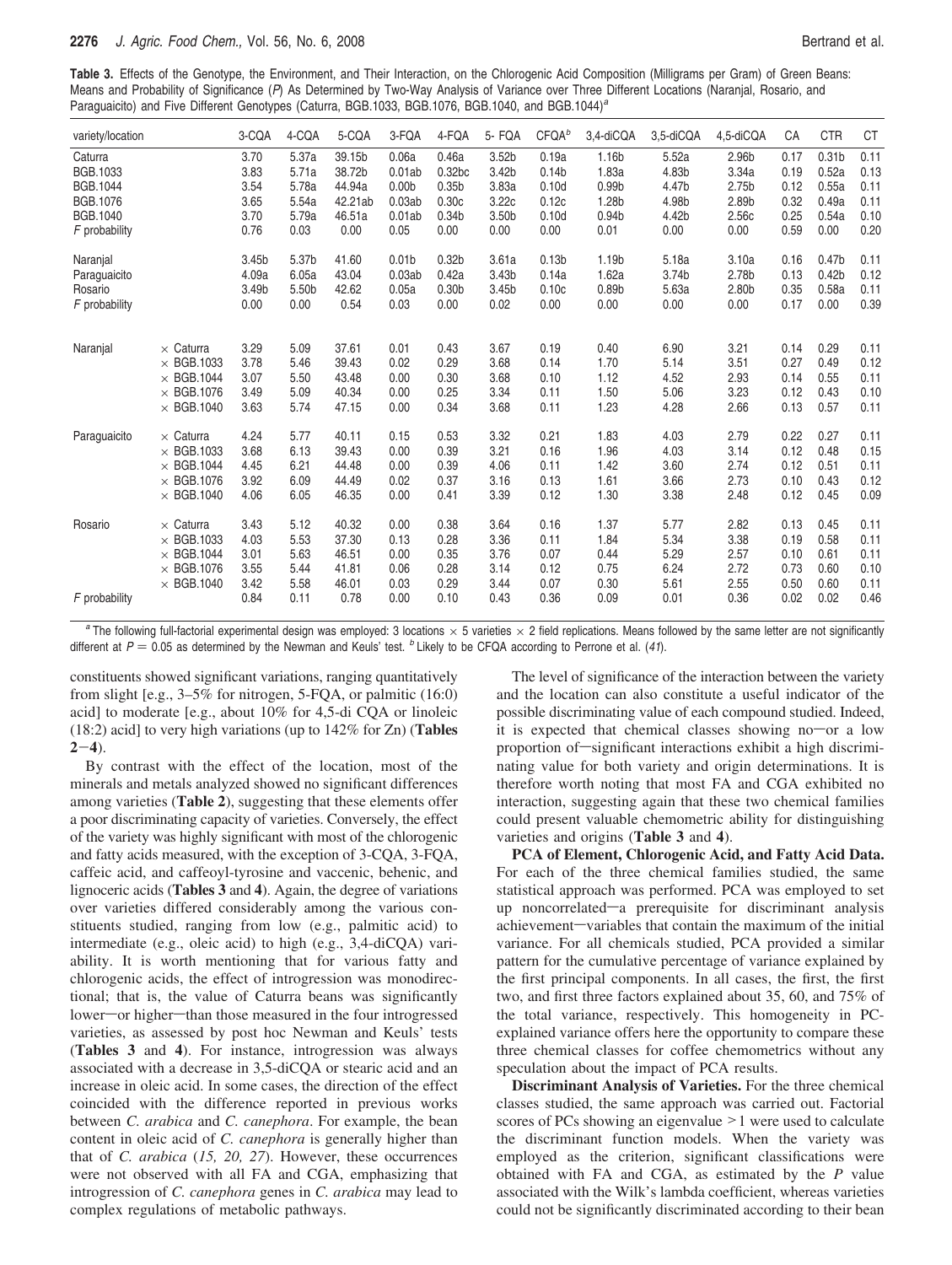Discrimination of Coffee Varieties and Growing Origins *J. Agric. Food Chem.,* Vol. 56, No. 6, 2008 **2277**

**Table 4.** Effects of the Genotype, the Environment, and Their Interaction, on the Fatty Acid Composition (Percent of Total Fatty Acids) of Green Beans: Means and Probability of Significance (*P*) As Determined by Two-Way Analysis of Variance over Three Different Locations (Naranjal, Rosario, and Paraguaicito) and Five Different Genotypes (Caturra, BGB.1033, BGB.1076, BGB.1040, and BGB.1044)*<sup>a</sup>*

| variety/location         |                                                                                                      | 16:0                                              | 17:0                                         | 18:0                                         | $18:1n-9$                                     | $18:1n-7$                                    | 18:2                                              | 18:3                                         | 20:0                                         | 20:1                                         | 22:0                                         | 24:0                                         |
|--------------------------|------------------------------------------------------------------------------------------------------|---------------------------------------------------|----------------------------------------------|----------------------------------------------|-----------------------------------------------|----------------------------------------------|---------------------------------------------------|----------------------------------------------|----------------------------------------------|----------------------------------------------|----------------------------------------------|----------------------------------------------|
| Caturra                  |                                                                                                      | 33.31b                                            | 0.11a                                        | 7.90a                                        | 8.94c                                         | 0.47                                         | 43.60b                                            | 1.48c                                        | 2.80a                                        | 0.33c                                        | 0.76                                         | 0.25                                         |
| BGB.1033                 |                                                                                                      | 32.66c                                            | 0.11a                                        | 6.88c                                        | 9.32b                                         | 0.48                                         | 45.20a                                            | 1.56a                                        | 2.52 <sub>b</sub>                            | 0.35ab                                       | 0.63                                         | 0.25                                         |
| <b>BGB.1044</b>          |                                                                                                      | 33.91a                                            | 0.10 <sub>b</sub>                            | 7.26b                                        | 9.83a                                         | 0.46                                         | 43.01e                                            | 1.52b                                        | 2.64ab                                       | 0.34 <sub>bc</sub>                           | 0.62                                         | 0.25                                         |
| <b>BGB.1076</b>          |                                                                                                      | 34.04a                                            | 0.11a                                        | 7.25b                                        | 10.15a                                        | 0.48                                         | 42.39d                                            | 1.45d                                        | 2.74a                                        | 0.35a                                        | 0.72                                         | 0.28                                         |
| <b>BGB.1040</b>          |                                                                                                      | 33.32b                                            | 0.10 <sub>b</sub>                            | 7.42b                                        | 9.96a                                         | 0.47                                         | 43.12c                                            | 1.56a                                        | 2.73a                                        | 0.34 <sub>bc</sub>                           | 0.66                                         | 0.25                                         |
| $F$ probability          |                                                                                                      | 0.00                                              | 0.00                                         | 0.00                                         | 0.00                                          | 0.46                                         | 0.00                                              | 0.00                                         | 0.03                                         | 0.00                                         | 0.20                                         | 0.49                                         |
| Naranjal                 |                                                                                                      | 33.92a                                            | 0.10 <sub>b</sub>                            | 7.24b                                        | 9.65                                          | 0.47 <sub>b</sub>                            | 43.20b                                            | 1.43c                                        | 2.67ab                                       | 0.35ab                                       | 0.68ab                                       | 0.25ab                                       |
| Paraguaicito             |                                                                                                      | 32.77b                                            | 0.11a                                        | 7.74a                                        | 9.74                                          | 0.46 <sub>b</sub>                            | 43.38b                                            | 1.58a                                        | 2.80a                                        | 0.33a                                        | 0.76a                                        | 0.28a                                        |
| Rosario                  |                                                                                                      | 33.69a                                            | 0.11a                                        | 6.94c                                        | 9.61                                          | 0.49a                                        | 43.84a                                            | 1.55b                                        | 2.55 <sub>b</sub>                            | 0.34 <sub>b</sub>                            | 0.59 <sub>b</sub>                            | 0.24 <sub>b</sub>                            |
| $F$ probability          |                                                                                                      | 0.00                                              | 0.00                                         | 0.00                                         | 0.36                                          | 0.00                                         | 0.00                                              | 0.00                                         | 0.00                                         | 0.00                                         | 0.01                                         | 0.06                                         |
| Naranjal                 | $\times$ Caturra                                                                                     | 33.82                                             | 0.11                                         | 7.82                                         | 8.90                                          | 0.47                                         | 43.22                                             | 1.40                                         | 2.82                                         | 0.34                                         | 0.80                                         | 0.26                                         |
|                          | $\times$ BGB.1033                                                                                    | 33.35                                             | 0.11                                         | 6.78                                         | 9.36                                          | 0.47                                         | 44.75                                             | 1.44                                         | 2.48                                         | 0.35                                         | 0.62                                         | 0.24                                         |
|                          | $\times$ BGB.1044                                                                                    | 34.17                                             | 0.10                                         | 7.19                                         | 9.69                                          | 0.45                                         | 43.18                                             | 1.43                                         | 2.58                                         | 0.34                                         | 0.58                                         | 0.23                                         |
|                          | $\times$ BGB.1076                                                                                    | 34.94                                             | 0.10                                         | 7.06                                         | 10.18                                         | 0.49                                         | 41.61                                             | 1.37                                         | 2.79                                         | 0.36                                         | 0.77                                         | 0.29                                         |
|                          | $\times$ BGB.1040                                                                                    | 33.32                                             | 0.10                                         | 7.36                                         | 10.11                                         | 0.47                                         | 43.23                                             | 1.48                                         | 2.69                                         | 0.35                                         | 0.60                                         | 0.24                                         |
| Paraguaicito             | $\times$ Caturra                                                                                     | 32.55                                             | 0.11                                         | 8.28                                         | 8.97                                          | 0.45                                         | 43.89                                             | 1.54                                         | 2.82                                         | 0.32                                         | 0.75                                         | 0.25                                         |
|                          | $\times$ BGB.1033                                                                                    | 31.85                                             | 0.11                                         | 7.11                                         | 9.42                                          | 0.47                                         | 45.50                                             | 1.63                                         | 2.56                                         | 0.34                                         | 0.68                                         | 0.27                                         |
|                          | $\times$ BGB.1044                                                                                    | 33.23                                             | 0.10                                         | 7.65                                         | 10.17                                         | 0.47                                         | 42.50                                             | 1.58                                         | 2.85                                         | 0.34                                         | 0.75                                         | 0.30                                         |
|                          | $\times$ BGB.1076                                                                                    | 33.26                                             | 0.10                                         | 7.75                                         | 10.23                                         | 0.45                                         | 42.47                                             | 1.50                                         | 2.81                                         | 0.34                                         | 0.76                                         | 0.27                                         |
|                          | $\times$ BGB.1040                                                                                    | 32.98                                             | 0.10                                         | 7.92                                         | 9.91                                          | 0.47                                         | 42.55                                             | 1.62                                         | 2.95                                         | 0.32                                         | 0.84                                         | 0.29                                         |
| Rosario<br>F probability | $\times$ Caturra<br>$\times$ BGB.1033<br>$\times$ BGB.1044<br>$\times$ BGB.1076<br>$\times$ BGB.1040 | 33.81<br>32.77<br>34.32<br>33.93<br>33.67<br>0.03 | 0.11<br>0.11<br>0.10<br>0.11<br>0.10<br>0.42 | 7.28<br>6.74<br>6.92<br>6.93<br>6.99<br>0.20 | 8.96<br>9.19<br>9.64<br>10.05<br>9.88<br>0.86 | 0.50<br>0.49<br>0.48<br>0.50<br>0.48<br>0.17 | 43.77<br>45.34<br>43.36<br>43.09<br>43.60<br>0.01 | 1.51<br>1.62<br>1.55<br>1.48<br>1.59<br>0.39 | 2.70<br>2.51<br>2.49<br>2.61<br>2.54<br>0.57 | 0.34<br>0.35<br>0.33<br>0.36<br>0.34<br>0.17 | 0.70<br>0.60<br>0.53<br>0.62<br>0.54<br>0.53 | 0.25<br>0.24<br>0.23<br>0.26<br>0.24<br>0.33 |

a The following full-factorial experimental design was employed: 3 locations × 5 varieties × 2 field replications. Means followed by the same letter are not significantly different at  $P = 0.05$  as determined by the Newman and Keuls' test.

**Table 5.** Discriminant Analysis of the Five Genotypes Studied (Caturra, BGB.1033, BGB.1076, BGB.1040, and BGB.1044) Based on Bean Element, Fatty Acid, and Chlorogenic Acid Composition: Probability of Significance, As Assessed by Wilks's Lambda and Corresponding *F* Value, and Classification Efficiency, As Determined by Percentages of Correct Classification*<sup>a</sup>*

|                   |        |      |      | % correct classification |         |          |                 |          |          |  |
|-------------------|--------|------|------|--------------------------|---------|----------|-----------------|----------|----------|--|
| chemical          | i Wilk |      |      | total                    | Caturra | BGB.1044 | <b>BGB.1076</b> | BGB.1033 | BGB.1040 |  |
| elements          | 0.712  | 0.66 | 0.77 | 34.5                     |         | 50       | 50              | 50       |          |  |
| fatty acids       | 0.049  | 6.84 | 0.00 | 79.3                     | 100     | 67       | 67              | 100      | 67       |  |
| chlorogenic acids | 0.095  | 6.97 | 0.00 | 69.0                     | 60      | 67       | 67              | 83       | 67       |  |

*a* The following full-factorial experimental design was employed: 3 locations  $\times$  5 varieties  $\times$  2 field replications.

elemental composition (**Table 5**). The nonsignificance of the discriminant analysis performed with elements is congruent with the nonsignificance of the effect of the variety on these traits, as analyzed by ANOVA (**Table 2**).

The percentage of correct variety classifications was satisfactory with both FA and CGA (ca. 70–80%), revealing for the first time the high potential of these two chemical families for the chemometric discrimination of *C. arabica* varieties (**Table 5**). However, the proportion of well-classified samples was slightly higher with FA and, moreover, some Caturra (the quality standard employed here) samples were not appropriately classified with CGA, suggesting that the bean FA composition could be the best candidate among the three families tested for Caturra authentication. It is worth mentioning that the overall proportion of correct classification obtained with FA (79%) is similar to that (76%) obtained by Bertrand et al. (*21*) on the basis of the NIR spectra of traditional and new introgressed varieties.

Two significant canonical functions were obtained using the discriminant model obtained with FA, whereas the first canonical function only was significant with CGA (**Table 6**). Scatterplots

**Table 6.** Eigenvalue and  $\chi^2$  Significance (P) of the First Two Canonical Functions Resulting from the Discriminant Analysis of the Five Genotypes Studied (Caturra, BGB.1033, BGB.1076, BGB.1040, and BGB.1044) Based on Bean Fatty Acid and Chlorogenic Acid Composition*<sup>a</sup>*

| chemical          | canonical function | eigenvalue | $\gamma^2$ |      |
|-------------------|--------------------|------------|------------|------|
| fatty acids       |                    | 5.20       | 71.1       | 0.00 |
|                   |                    | 1.34       | 28.2       | 0.00 |
| chlorogenic acids |                    | 7.12       | 56.4       | 0.00 |
|                   |                    | 0.26       | 6.1        | 0.41 |

<sup>a</sup> The following full-factorial experimental design was employed: 3 locations  $\times$ 5 varieties  $\times$  2 field replications.

presented in **Figure 1**, based on canonical scores of the 30 samples analyzed, illustrate that the bean FA composition allowed a better discrimination of Caturra and BGB.1033 bean samples than the CGA composition. Interestingly, the two introgressed lines, which are derived from the same plant at generations  $F_1$ ,  $F_2$ , and  $F_3$ , BGB.1044 and BGB.1040, could not be satisfactorily discriminated on the basis of either their FA or CGA profiles.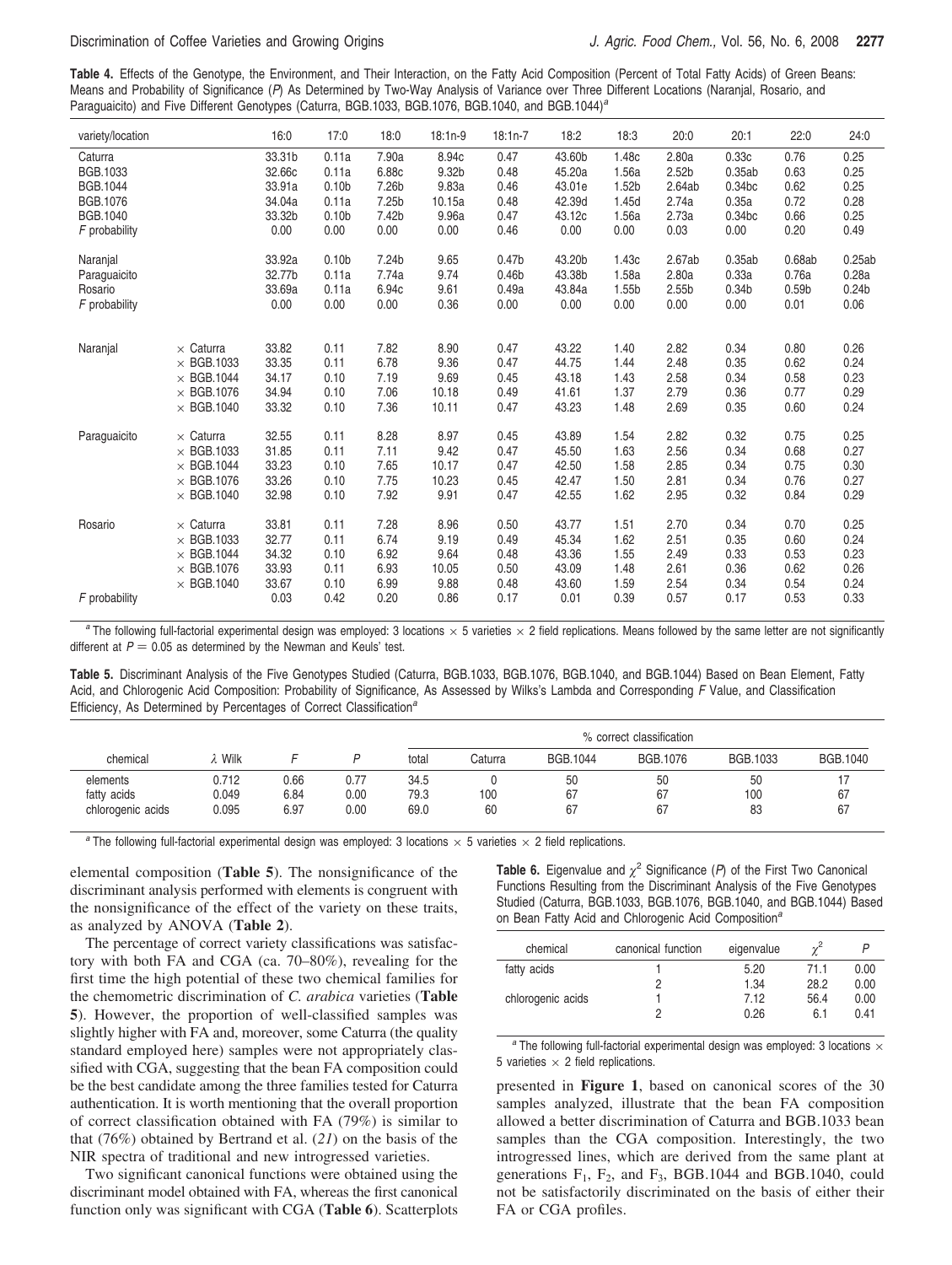

**Figure 1.** Scatterplot of canonical scores for the first two canonical functions resulting from the discriminant analysis of the five genotypes studied (Caturra, BGB.1033, BGB.1076, BGB.1040, and BGB.1044) based on bean fatty acid and chlorogenic acid composition. The following fullfactorial experimental design was employed: 3 locations  $\times$  5 varieties  $\times$ 2 field replications.

**Table 7.** Discriminant Analysis of the Three Locations Studied (Naranjal, Paraguaicito, and Rosario) Based on Bean Element, Fatty Acid, and Chlorogenic Acid Composition: Probability of Significance, As Assessed by Wilks's Lambda and Corresponding *F* Value, and Classification Efficiency, As Determined by Percentages of Correct Classification*<sup>a</sup>*

|                                                 |                         |                         |                      | % correct classification |                  |                   |                 |  |  |
|-------------------------------------------------|-------------------------|-------------------------|----------------------|--------------------------|------------------|-------------------|-----------------|--|--|
| chemical                                        | λ Wilk                  | F                       | P                    | total                    | Naranjal         | Paraguaicito      | Rosario         |  |  |
| elements<br>fatty acids<br>chlorogenic<br>acids | 0.080<br>0.092<br>0.139 | 19.42<br>13.24<br>13.43 | 0.00<br>0.00<br>0.00 | 100.0<br>89.7<br>82.8    | 100<br>80<br>100 | 100<br>100<br>100 | 100<br>90<br>44 |  |  |

 $^a$  The following full-factorial experimental design was employed: 3 locations  $\times$ 5 varieties  $\times$  2 field replications.

**Discriminant Analysis of Locations.** The bean elemental composition provided an excellent classification of the 30 samples studied, because 100% of samples analyzed were correctly classified through discriminant analysis (**Table 7**). The proportion of well-classified samples was also very satisfactory with FA (ca. 90%) and acceptable with CGA (ca. 83%).

With elements, the first canonical function allowed an excellent separation of Naranjal samples, on one side, and Paraguaicito and Rosario samples, on the other side (**Figure**



**Figure 2.** Scatterplot of canonical scores for the first two canonical functions resulting from the discriminant analysis of the three locations studied (Naranjal, Paraguaicito, and Rosario) based on bean element, fatty acid, and chlorogenic acid composition. The following full-factorial experimental design was employed: 3 locations  $\times$  5 varieties  $\times$  2 field replications.

**2**). By contrast, with FA and CGA, the first axis offered a very good partition of Paraguaicito samples from samples collected in the two other locations. In all cases, the second canonical function separated the two locations that could not be discriminated by the first canonical function. However, although this partition on the second axis was satisfactory with elements and FA, an overlapping of Naranjal and Rosario samples was observed with CGA.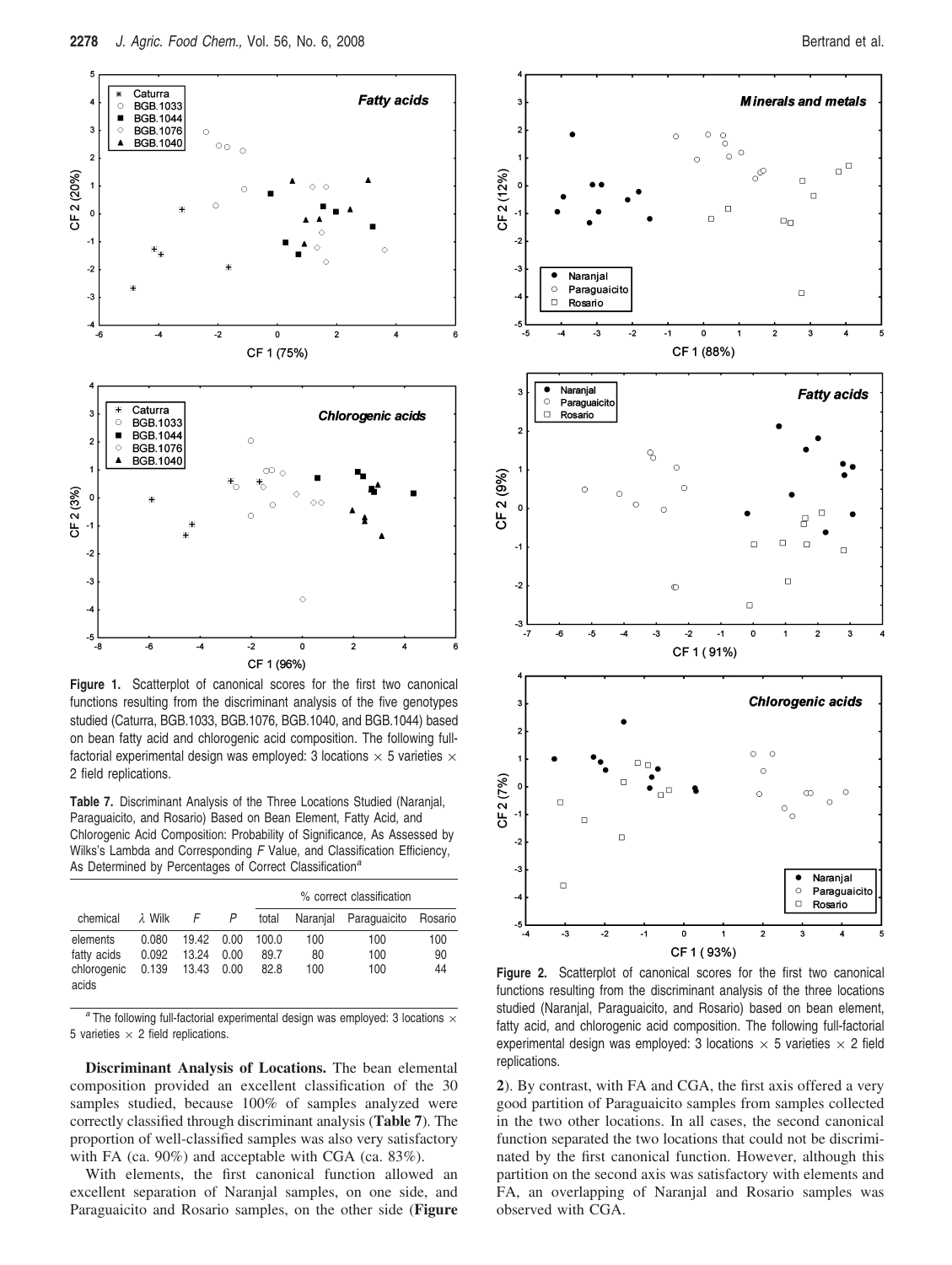### Discrimination of Coffee Varieties and Growing Origins *J. Agric. Food Chem.,* Vol. 56, No. 6, 2008 **2279**

These results reveal for the first time the potential value of elements and FA and, to a lower extent, CGA for coffee terroirs determination. The excellent location classification obtained here with elements confirms the very high proportion of coffee samples correctly classified according to their environment using this chemical class (*5*). The effectiveness of elements for origin determination is very likely associated with the fact that the mineral and trace metal composition of beans reflects the composition of the soil in which the plants grow, which certainly varies significantly among locations. Whereas the utility of FA has been unambiguously shown for the discrimination of Robusta and Arabica green coffees (*15, 20*), to our knowledge, the present study establishes for the first time their value for determining coffee varieties as well as environments. Such efficiency for origin determination has, however, been demonstrated in other fruits and beans, for instance, pistachio (*28*), hazelnut (*29*), and olive (*30*).

**Overall Comparison of the Effectiveness of FA, CGA and Elements for the Chemometric Discrimination of** *C. arabica* **Varieties and Terroirs.** As mentioned by Anderson and Smith (*5*), the choice of a technique relies not only on discrimination performances but also on the time of analysis, the price of analytical equipment, and the possibility of automation. Although based on very different procedures, the time required for sample preparation was roughly the same with the three methods tested, allowing the preparation of about 20–30 samples per day. The prices of the three analytical devices used (GC, ICP-AES, and HPLC) are of similar orders of magnitude, and all equipment can be easily automated. By contrast, the analytical time once the sample is injected varied considerably among the three chemical classes studied, ranging from ca. 3 min for elements to 25 min for FA to about 50 min for CGA. Together with our results of discrimination efficiency, element profiling is thus a method of choice for origin determination. However, elements were useless for variety determination and, therefore, if only a single technique can be developed in a given laboratory, bean FA represents the best candidate among the three chemical families tested for an efficient discrimination of both varieties and terroirs. Their high discriminating value is certainly associated with the highly significant effects of both genetic and environmental factors on these traits, as previously observed in other lipid-rich seeds such as soybean (*31*) or sunflower (32). The influence of climatic conditions during the development of seeds, especially temperature and, to a lesser extent, precipitation, on their final FA composition has been reported in many oilseed crops (*32–35*) and model plant species (*36*). For instance, one common feature is an increase in polyunsaturated FA with increasing temperature. In coffee, even if the degree of unsaturation of leaf polar lipids was already shown to be affected by environmental temperature regimes (*37*), how climatic parameters influence the bean FA composition remains a key issue to investigate. Besides, one can reasonably question whether FA profiling alone may be sufficient to discriminate a very high number of environments or terroirs, considering that climatic variations within coffeegrowing areas are rather restrained. One can logically consider that, when technically feasible, combining FA and element profiling should provide a higher potential for terroir characterization than FA alone. It is indeed generally recognized that the mineral and metal compositions of plants reflect the bioavailable nutrients present in the soils on which they grow (*5, 38, 39*). To take advantage of both climatic and soil diversity, one major practical recommendation that can be drawn from the present work would be thus to undertake the

**Table 8.** Eigenvalue and  $\chi^2$  Significance (P) of the First Two Canonical Functions Resulting from the Discriminant Analysis of the Three Locations Studied (Naranjal, Paraguaicito, and Rosario) Based on Bean Element, Fatty Acid, and Chlorogenic Acid Composition*<sup>a</sup>*

| chemical          | canonical function | eigenvalue | $\gamma^2$ |      |
|-------------------|--------------------|------------|------------|------|
| elements          |                    | 5.59       | 61.6       | 0.00 |
|                   | 2                  | 0.78       | 14.5       | 0.00 |
| fatty acids       |                    | 5.83       | 58.5       | 0.00 |
|                   | 2                  | 0.60       | 11.5       | 0.01 |
| chlorogenic acids |                    | 4.46       | 49.3       | 0.00 |
|                   | 2                  | 0.32       | 6.9        | 0.03 |

*a* The following full-factorial experimental design was employed: 3 locations  $\times$ 5 varieties  $\times$  2 field replications.

simultaneous analysis of FA and elements for coffee origin authentication.

### **LITERATURE CITED**

- (1) Bertrand, B.; Guyot, B.; Anthony, P.; Lashermes, P. Impact of the *Coffea canephora* gene introgression on beverage quality of *C. arabica*. *Theor. Appl. Genet.* **2003**, *107*, 387–394.
- (2) Lashermes, P.; Andrzejewski, S.; Bertrand, B.; Combes, M. C.; Dussert, S.; Graziosi, G.; Trouslot, P.; Anthony, F. Molecular analysis of introgression breeding in coffee (*Coffea arabica* L.). *Theor. Appl. Genet.* **2000**, *100*, 139–146.
- (3) Leroy, T.; Ribeyre, F.; Bertrand, B.; Charmetant, P.; Dufour, M.; Montagnon, C.; Marracini, P.; Pot, D. Genetics of coffee quality. *Braz. J. Plant Physiol.* **2006**, *18*, 229–242.
- (4) Tzouros, N. E.; Arvanitoyannis, I. S. Agricultural produces: synopsis of employed quality control methods for the authentication of foods and application of chemometrics for the classification of foods according to their variety or geographical origin. *Crit. Re*V*. Food Sci. Nutr.* **<sup>2001</sup>**, *<sup>41</sup>*, 287–319.
- (5) Anderson, K. A.; Smith, B. W. Chemical profiling to differentiate geographic growing origins of coffee. *J. Agric. Food Chem.* **2002**, *50*, 2068–2075.
- (6) Avelino, J.; Barboza, B.; Araya, J. C.; Fonseca, C.; Davrieux, F.; Guyot, B.; Cilas, C. Effects of slope exposure, altitude and yield on coffee quality in two altitude terroirs of Costa Rica, Orosi and Santa María de Dota. *J. Sci. Food Agric.* **2005**, *85*, 1869–1876.
- (7) Guyot, B.; Gueule, D.; Manez, J. C.; Perriot, J. J.; Giron, J.; Villain, L. Influence de l'altitude et de l'ombrage sur la qualité des cafés Arabica. *Plant. Recher. Dé*V*.* **<sup>1996</sup>**, *<sup>3</sup>*, 272–280.
- (8) Bertrand, B.; Vaast, P.; Alpizar, E.; Etienne, H.; Davrieux, F.; Charmentant, P. Comparison of bean biochemical composition and beverage quality of Arabica hybrids involving Sudanese-Ethiopian origins with traditional varieties at various elevations in Central America. *Tree Physiol.* **2006**, *26*, 1239–1248.
- (9) Esteban-Díez, I.; González-Sáiz, J. M.; Sáenz-González, C.; Pizzaro, C. Coffee varietal differentiation based on near infrared spectroscopy. *Talanta* **2007**, *71*, 221–229.
- (10) Guerrero, G.; Suarez, M.; Moreno, G. Chlorogenic acids as a potential criterion in coffee genotype selections. *J. Agric. Food Chem.* **2001**, *49*, 2454–2458.
- (11) Ky, C. L.; Louarn, J.; Dussert, S.; Guyot, B.; Hamon, S.; Noirot, M. Caffeine, trigonelline, chlorogenic acids and sucrose diversity in wild *Coffea arabica* L. and *C. canephora* P. accessions. *Food Chem.* **2001**, *75*, 223–230.
- (12) Casal, S.; Oliveira, M. B.; Alves, M. R.; Ferreira, M. A. Discriminate analysis of roasted coffee varieties for trigonelline, nicotinic acid, and caffeine content. *J. Agric. Food Chem.* **2000**, *48*, 3420–3424.
- (13) Casal, S.; Rui Alves, M.; Mendes, E.; Oliveira, M. B. P. P.; Ferreira, M. A. Discrimination between Arabica and Robusta coffee species on the basis of their amino acid enantiomers. *J. Agric. Food Chem.* **2003**, *51*, 6495–6501.